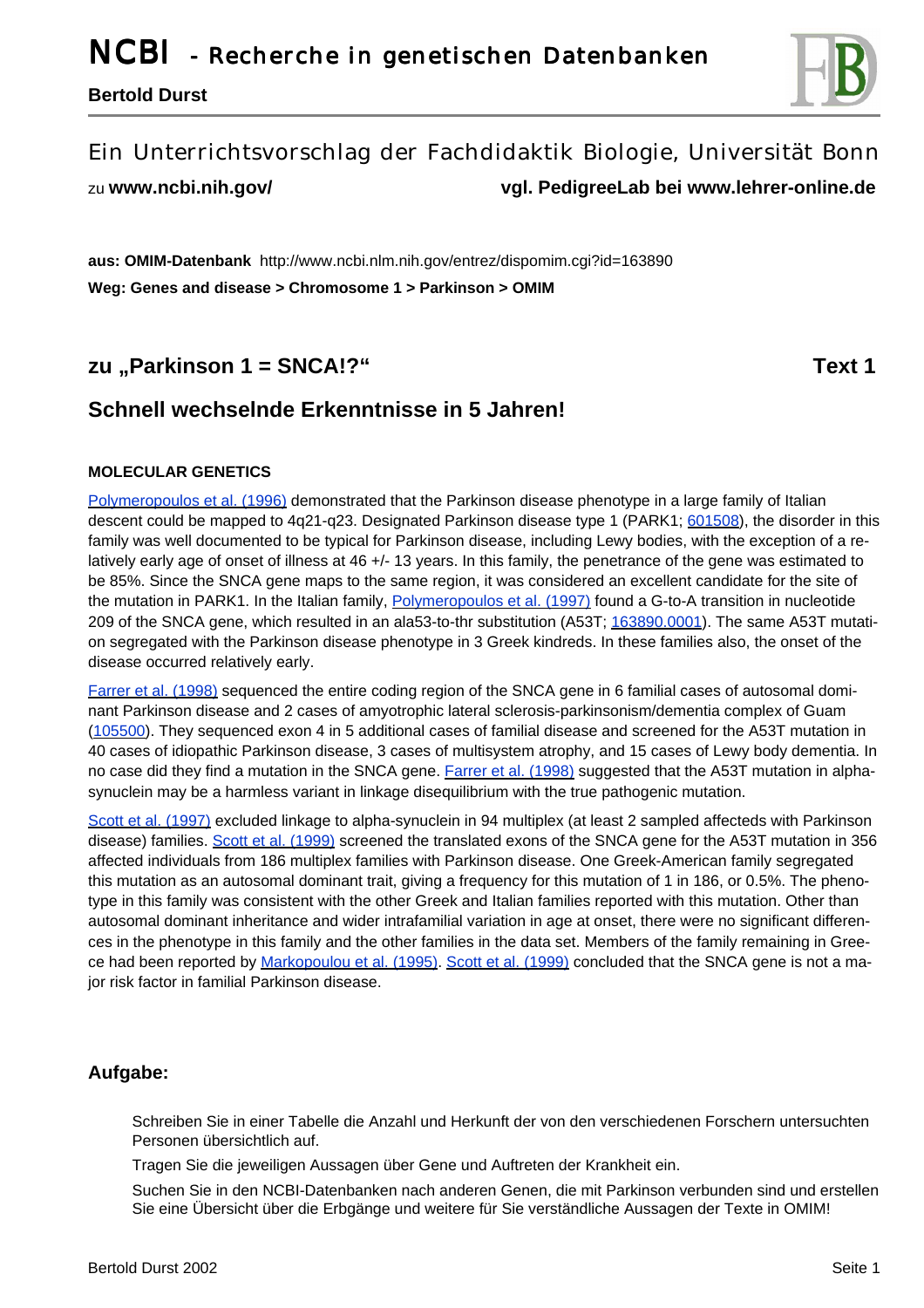**www.ncbi.nih.gov/ vgl. PedigreeLab bei www.lehrer-online.de**



**aus: OMIM-Datenbank** http://www.ncbi.nlm.nih.gov/entrez/dispomim.cgi?id=261600

# **zu Phenolketonurie: Text 2 Historische Herkunft und Verteilung in verschiedenen Populationen**

#### **POPULATION GENETICS**

Peculiarities in the distribution of phenylketonuria have been noted. The disorder is rare in Ashkenazi Jews (Cohen et al., 1961; Centerwall and Neff, 1961). Carter and Woolf (1961) noted that of the cases seen in London and presently living in southeast England, a disproportionately large number had parents and grandparents born in Ireland or West Scotland. The frequency at birth in northern Europeans may be about 1 per 10,000 (Guthrie and Susi, 1963). In Kuwait, Teebi et al. (1987) found 7 cases of PKU among 451 institutionalized mentally retarded persons (1.9%).

Saugstad (1975) determined the frequency and distribution of PKU in Norway and concluded that the PKU gene was probably of Celtic origin, i.e., was brought from Ireland and Scotland (which have the highest frequency of PKU) with wives and slaves of the Vikings. Rh, Kell, and PGM-1 types support the suggestion. PKU was first discovered in Norway by **Folling (1934)**.

From the increase in frequency of parental consanguinity, Romeo et al. (1983) estimated that the frequency of PKU in Italy is between 1 in 15,595 and 1 in 17,815 (according to 2 different formulas), values not greatly different from that derived from screening programs (about 1 in 12,000). Flatz et al. (1984) concluded that the PKU gene was 1.37 times more frequent in prewar northeastern Germany than northwestern Germany.

DiLella et al. (1986) cited an incidence of 1 per 4,500 in Ireland and 1 per 16,000 in Switzerland with an average incidence of about 1 per 8,000 in U.S. Caucasians. The PKU gene has been considered to be Celtic in origin. Perhaps surprisingly, DiLella et al. (1986) found the splice donor site mutation of intron 12 in Denmark, England, Ireland, Scotland, Switzerland, and Italy. Furthermore, the association with RFLP haplotype 3 was preserved in these populations. This is a difficult finding to explain in population genetics terms that are compatible with demographic history.

## **Aufgabe:**

Erstellen Sie eine tabellarische Übersicht über die Herkunft und Anzahlen der in diesem Ausschnitt genannten Personengruppen.

Welche Argumente tragen die Forscher vor, um eine historische Herkunft der Phenylketonurie zu erschließen?

Hinterfragen Sie aus historischen Quellen die Aussage über "irische und schottische Frauen und Sklaven der Wikinger"!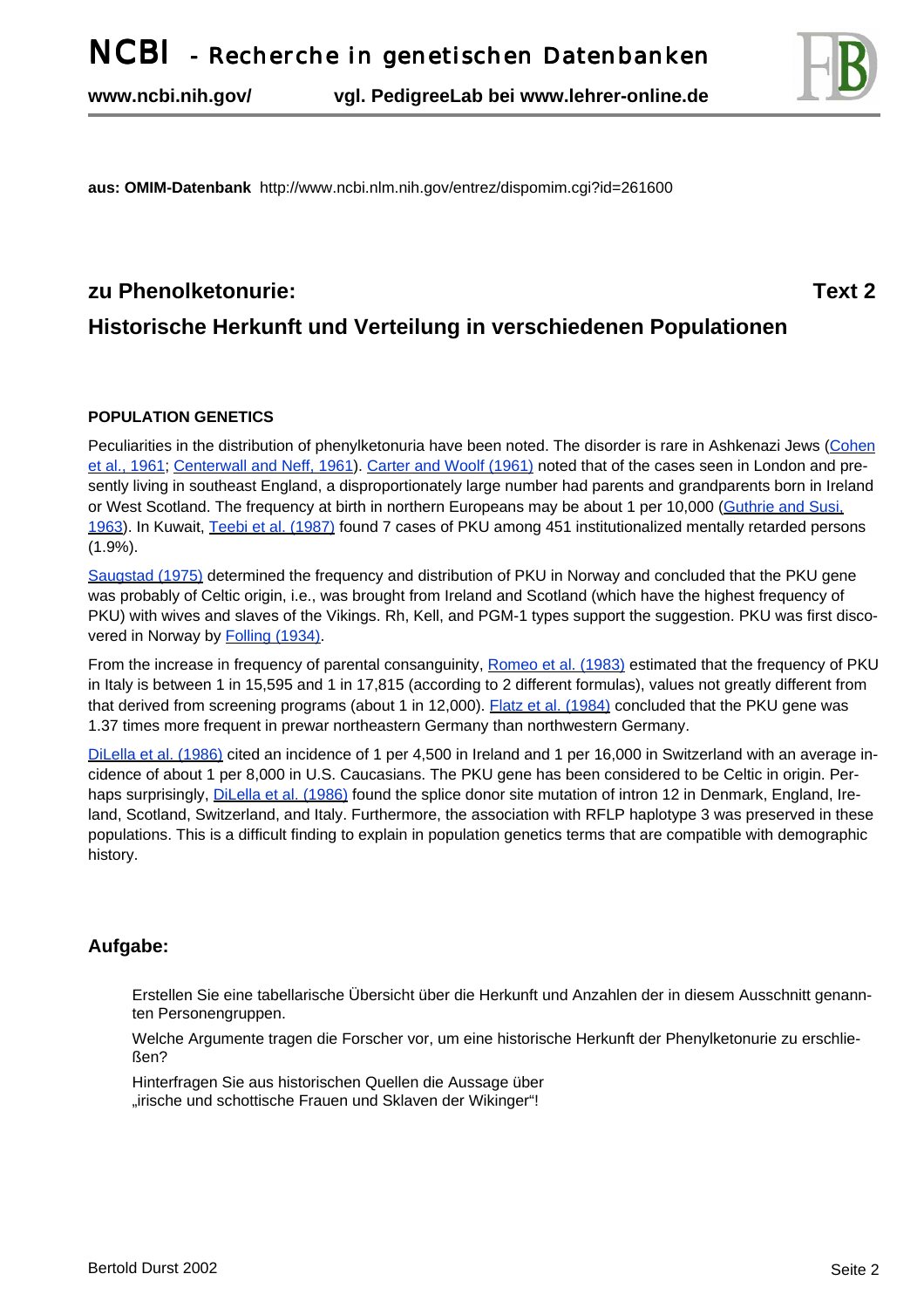**www.ncbi.nih.gov/ vgl. PedigreeLab bei www.lehrer-online.de**



**aus: OMIM-Datenbank** http://www.ncbi.nlm.nih.gov/entrez/dispomim.cgi?id=143100

## **zu Huntington Desease:** Text 3

# **Geschichte der Erforschung und ethisches Dilemma**

(vgl. auch Text 8)

#### **HISTORY**

In 1872, George Huntington of Pomeroy, Ohio, wrote about a hereditary form of chorea 'which exists, so far as I know, almost exclusively on the east end of Long Island.' Osler (1893) wrote about this disorder as follows: 'Twenty years have passed since Huntingdon (sic), in a postscript to an every-day sort of article on chorea minor, sketched most graphically, in 3 or 4 paragraphs, the characters of a chronic and hereditary form which he, his father and grandfather had observed in Long Island.' As with many other conditions, Osler's writings about them brought the disorder to general attention. In a footnote, he stated: 'Several years ago I made an attempt to get information about the original family which the Huntingdons (sic) described, but their physician stated that, owing to extreme sensitiveness on the subject, the patients could not be seen.' Vessie (1932) traced the ancestry of the families studied by Huntington (1872). About 1,000 cases in 12 generations descendant from 2 brothers in Suffolk, England, could be identified. Uncertainty concerning the usual interpretation (Critchley, 1973; Maltsberger, 1961; Vessie, 1932) of the precise origin of the Huntington gene in England was voiced by Caro and Haines (1975).

Durbach and Hayden (1993) published a personal account of George Huntington based on unpublished sources and communications from several of his descendants. Their account provides insight into his role as a general practitioner, literally a 'horse-and-buggy doctor' as demonstrated by one of the figures, as well as indicating his avocations of sketching, hunting, and fishing.

Van der Weiden (1989) gave a biographical account of George Huntington (1850-1916) and of the American anatomist George Sumner Huntington (1861-1927), and pointed out that biographical data on the 2 have been confused repeatedly.

Huntington disease represents a classic ethical dilemma created by the human genome project, i.e., that of the widened gap between what we know how to diagnose and what we know how to do anything about. Wexler (1992) referred to the dilemma as the Tiresias complex. The blind seer Tiresias confronted Oedipus with the dilemma: 'It is but sorrow to be wise when wisdom profits not' (from Oedipus the King by Sophocles). Wexler (1992) stated the questions as follows: 'Do you want to know how and when you are going to die, especially if you have no power to change the outcome? Should such knowledge be made freely available? How does a person choose to learn this momentous information? How does one cope with the answer?

## **Aufgabe:**

Informieren Sie sich bei weiterem Interesse in Text 8 und bei der HUNTINGTON'S DISEASE SOCIETY OF AMERICA (http://www.hdsa.org) über die Geschichte der Krankheitserforschung, der speziellen Rolle der Familie Wexler und die genetischen Grundlagen von Chorea Huntington!

Führen Sie eine Diskussion - u.U. mit verteilten Rollen - über das Für und Wider einer genetischen Diagnose, wenn keine Therapiemöglichkeit besteht!

Diskutieren Sie, ob und warum Sie in diesem Fall eine Präimplantationsdiagnose - also eine Reagenzglasbefruchtung und genetische Untersuchung des Embryos vor der Einpflanzung - befürworten oder ablehnen!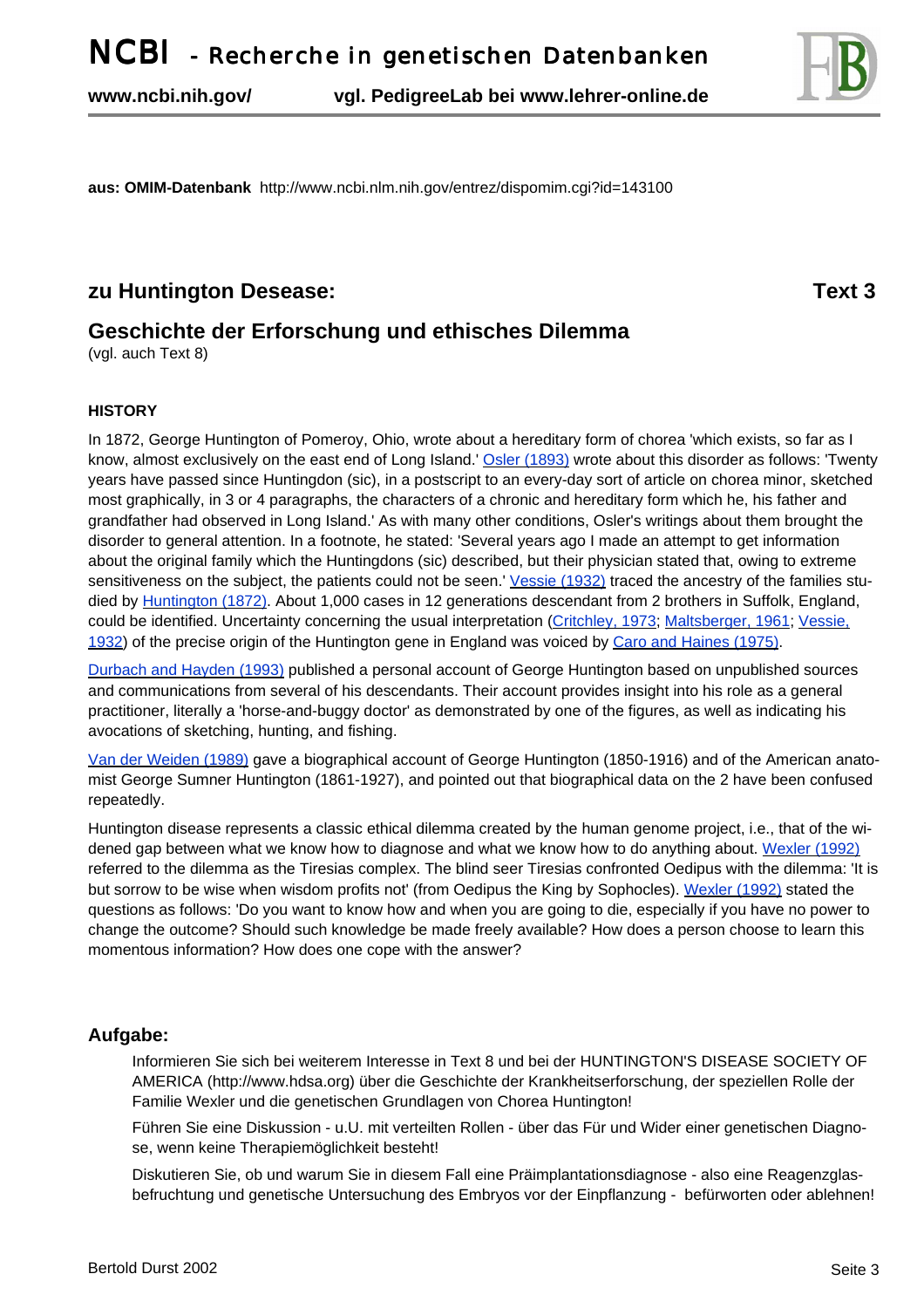

# "Freispruch" für Chromosom 1q

**Text 4**

Genregion nur wenig an Entstehung von Schizophrenie beteiligt

**Knapp ein Prozent aller Deutschen leidet unter Schizophrenie. Die Anlage, an dieser schweren psychischen Störung zu erkranken, wird vererbt; verschiedene Studien deuten darauf hin, daß eine Erbanlage auf Chromosom 1 für den Ausbruch der Krankheit mitverantwortlich ist. In der bisher größten Kontrollstudie, die in der Mai-Ausgabe der renommierten Wissenschaftszeitschrift Science publiziert wird, kommen die Forscher jedoch zum Schluß, daß das Kandidatengen eine geringere Rolle spielt als erwartet. An der Studie sind Zentren aus Amerika, Australien und Europa beteiligt, darunter auch die Klinik für Psychiatrie der Universität Bonn.** 

Schizophrene können nicht zwischen Einbildung und Wirklichkeit unterscheiden; sie fühlen sich verfolgt, hören Stimmen, die ihnen Befehle erteilen, oder sehen Dinge, die außer ihnen niemand wahrnimmt. Die Krankheit verläuft meist in Schüben; nahezu beschwerdefreie Perioden wechseln mit Phasen, in denen die Wahnvorstellungen überhand nehmen. Die Medikamente, die heute zur Ver - fügung stehen, haben unangenehme Nebenwirkungen; die Auswirkungen der Erkrankung erstrecken sich auch auf das soziale Umfeld der

*Die Wahrscheinlichkeit, daß die Region auf Chromosom 1q bei der Entstehung von Schizophrenie eine größere Rolle spielt, ist gering.*

Betroffenen. Häufig kommt Schizophrenie in besonderen Streßsituationen zum Ausbruch; die Anlage scheint aber in hohem Maße erblich zu sein: Ist bei eineiigen Zwillingen der eine schizophren, er-

krankt der andere mit einer Wahrscheinlichkeit von 45 bis 60 Prozent ebenfalls. In zahlreichen Studien versuchen Wissenschaftler weltweit, die Erbanlagen, die zur Entstehung dieser schweren psychischen Störung beitragen, zu identifizieren, um wirksamere Therapien entwickeln zu können. Als ein heißer Kandidat für den Sitz eines dieser Gene galt dabei bislang die Region 1q auf Chromosom 1. Die an der Studie beteiligten Wissenschaftler haben nun an 779 Familien mit 1918 Schizophrenie-Patienten überprüft, ob diese Hypothese zutrifft. Sie nutzten dazu die Beobachtung, daß nebeneinander liegende Gene häufig gemeinsam vererbt werden – und zwar um so wahrscheinlicher, je geringer die räumliche Distanz zwischen ihnen ist. Ist also beispielsweise der Vater Träger eines Gens, das Schizophrenie auslösen kann, die Mutter aber gesund, sollten bei einem betroffenen Kind auch die DNS-Sequenzen rund um das "Schizophrenie-Gen" mit größerer Wahrscheinlichkeit vom Vater stammen – ein Effekt, der als "Kopplung" bezeichnet wird. Die Forscher untersuchten die Vererbung von insgesamt 16 DNS-Sequenzen auf Chromosom 1q. Keine dieser Gensequenzen wird in den untersuchten Familien gekoppelt mit der Schizophrenie- Erkrankung vererbt. "Die Wahrscheinlichkeit, daß die Region auf Chromosom 1q bei der Entste- hung von Schizophrenie eine größere Rolle spielt, bewerten wir daher als gering", erklärt Dr. Sibylle Schwab von der Klinik und Poliklinik für Psychiatrie und Psychotherapie der Universität Bonn. Damit widerspricht die Studie den Ergebnissen finnischer, kanadischer und schottischer Arbeitsgruppen, die sehr wohl auf eine Beteiligung von Chromosom 1q hindeuten. Die Patientenzahlen waren in allen drei Studien aber deutlich niedriger; zudem stammten die Betroffenen jeweils aus derselben Region, so daß von einer wesentlich geringeren genetischen Heterogenität ausgegangen werden kann. FL/FORSCH